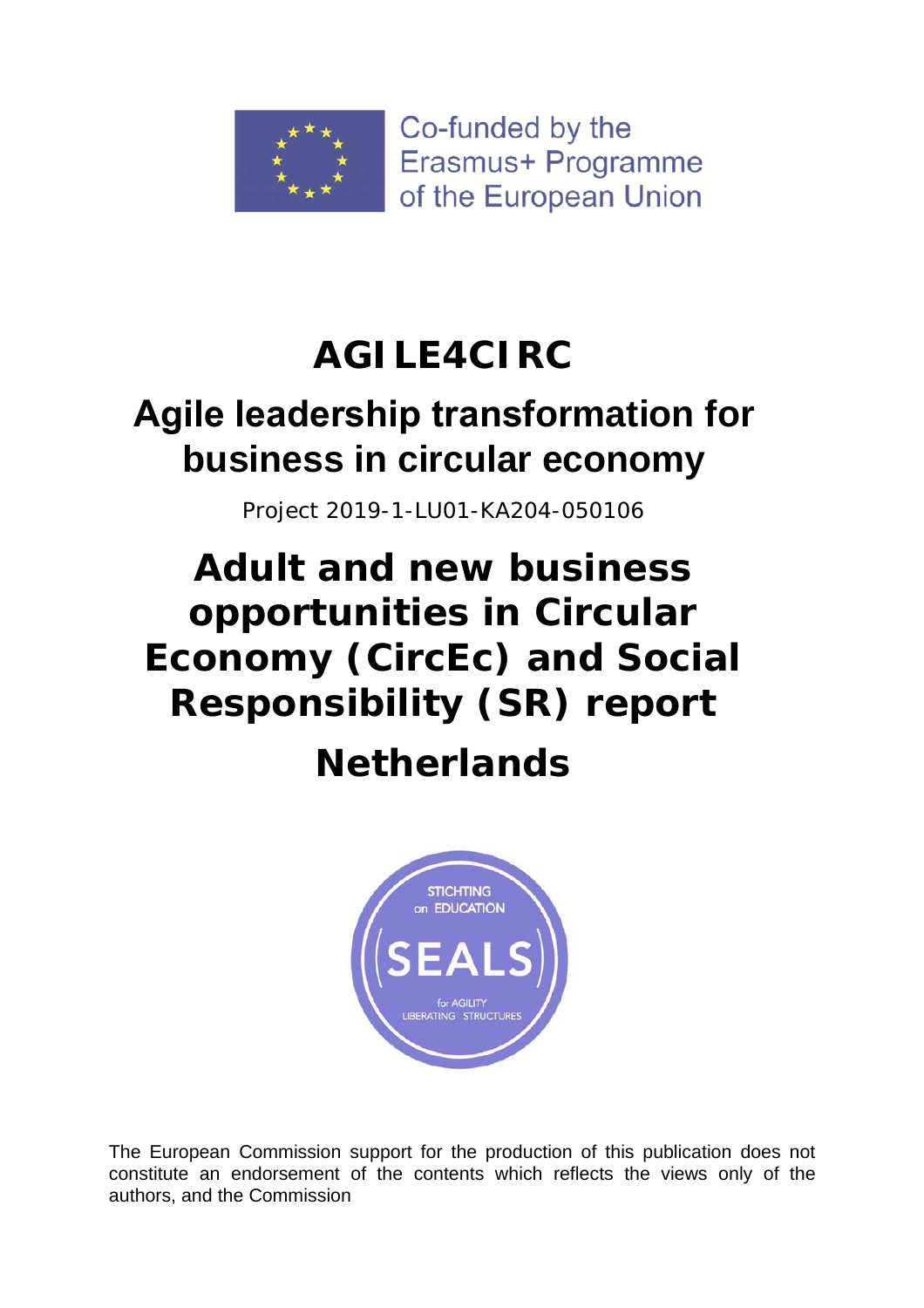#### **Introduction**

A circular economy is an economic system aimed at minimizing waste and making the most of resources. This regenerative approach is in contrast to the traditional linear economy, which has a take, make dispose of model of production.

The scope of the report is the initial methodological framework based on a research on Circular Economy and Social Responsibility at the Policy Maker level. The results of the report will be used as to designing the training course (IO2). National circular economy ecosystem will be examined focusing in the existing needs, lessons learnt, new Business Opportunities for adults in the new economy and best practices.

AGILE4CIRC operates in understanding how the ecosystem of the Circular Economy and Social Responsibility is implemented in Luxembourg which provides clues for capitalizing in market niches, potential business replicability in an adaptation of existing models attending the local needs and regulations. The research focuses on "detecting opportunities for Adult entrepreneurs in the new economy". The reason for this focus lies on the concept that many adult EU funded projects are concentrated in general in providing " basic skills" and mentoring to an adult just to become "another one to compete with thousands on the market for a job" without a "value proposition" that gives them a competitive advantage.

The research is needed because spots the existing business model across different economic realities and enables to detect market niches and potential partnership target group cooperation. Understanding the state of the art of the Circular Economy through a Matrix that classifies and organize them is what the research brings, clarity. The Methodology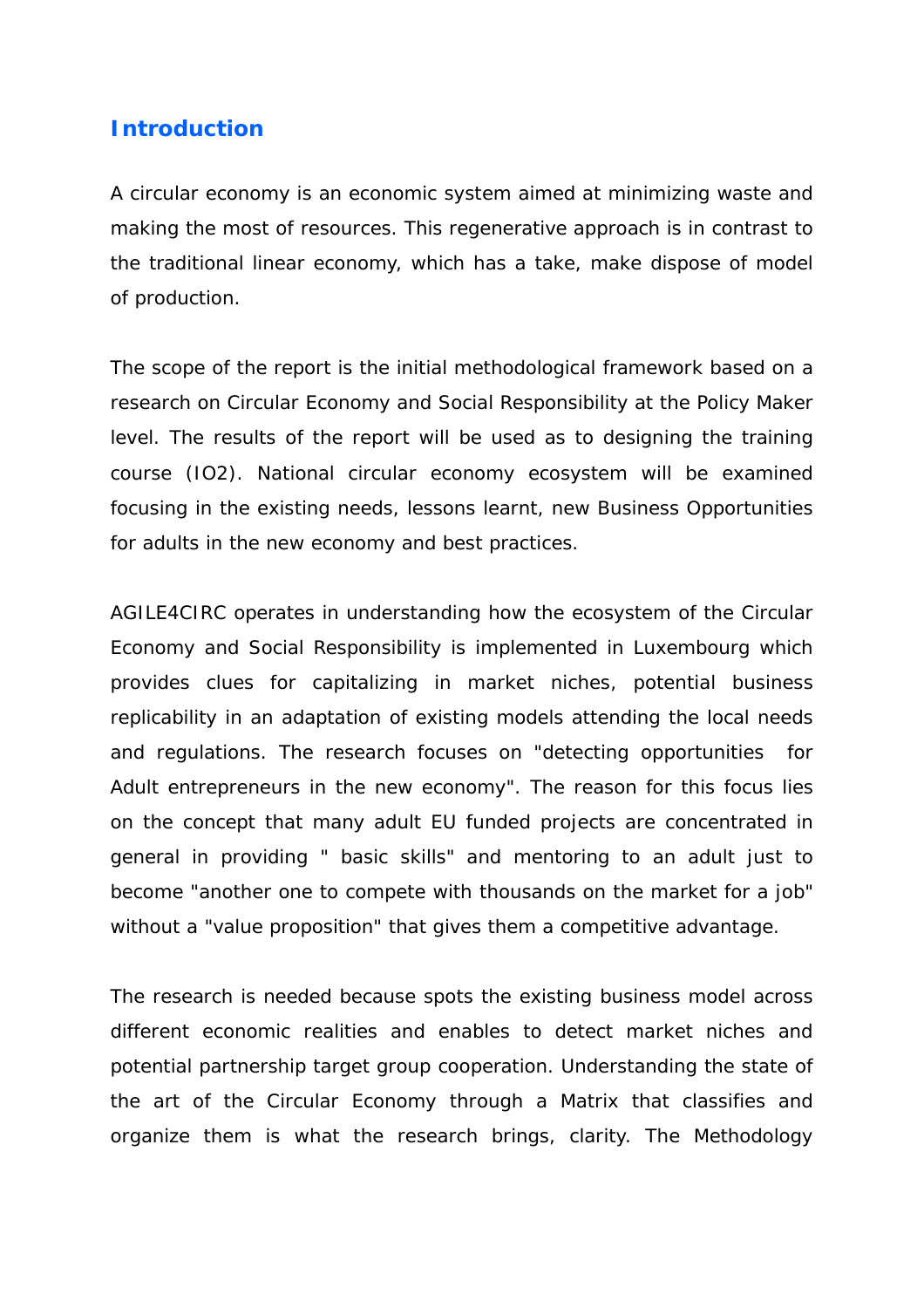identifies how local stakeholders can contribute to the implementation of the new economy mindset generating a win-win situation.

In general, the objective of the current report is to understand the potential of the circular economy in Luxembourg where the business is, best practices, and market niche

## **1. Definition of methods to be used in the research and creation of tools**

Data will be obtained mainly by interviewing local stakeholders and collecting data from policies, national reports, case studies, best practices, training materials and market research and forecasts. For the data analysis we will use both qualitative and quantitative research methods, including desk research, survey research and secondary data. We will use qualitative methods for a complete, detailed description of observations, including the context of events and circumstances that makes Circular Economy and Social Sustainability feasible. The quantitative methods used will be related to analysis of researches where hypotheses were tested, features were classified and observations were explained in the area of Circular Economy and Social Sustainability.

#### **2. CircEc & SR at Policy Maker level**

In the Netherlands the urgency of a transition to a circular economy is noted. Therefore a government-wide ambition has been formulated as a guiding vision.

In October 2016 the governmental program A Circular Economy in the Netherlands by 2050 was launched. In this program a nationwide plan is drawn up by multiple departments, to function as a vision for the successful implementation of the circular economy. The goal formulated in this report is to reduce the amount of primary resources used in the Netherlands by 50% in 2030, and to become completely circular by 2050.This can be accomplished through resource efficiency, a shift to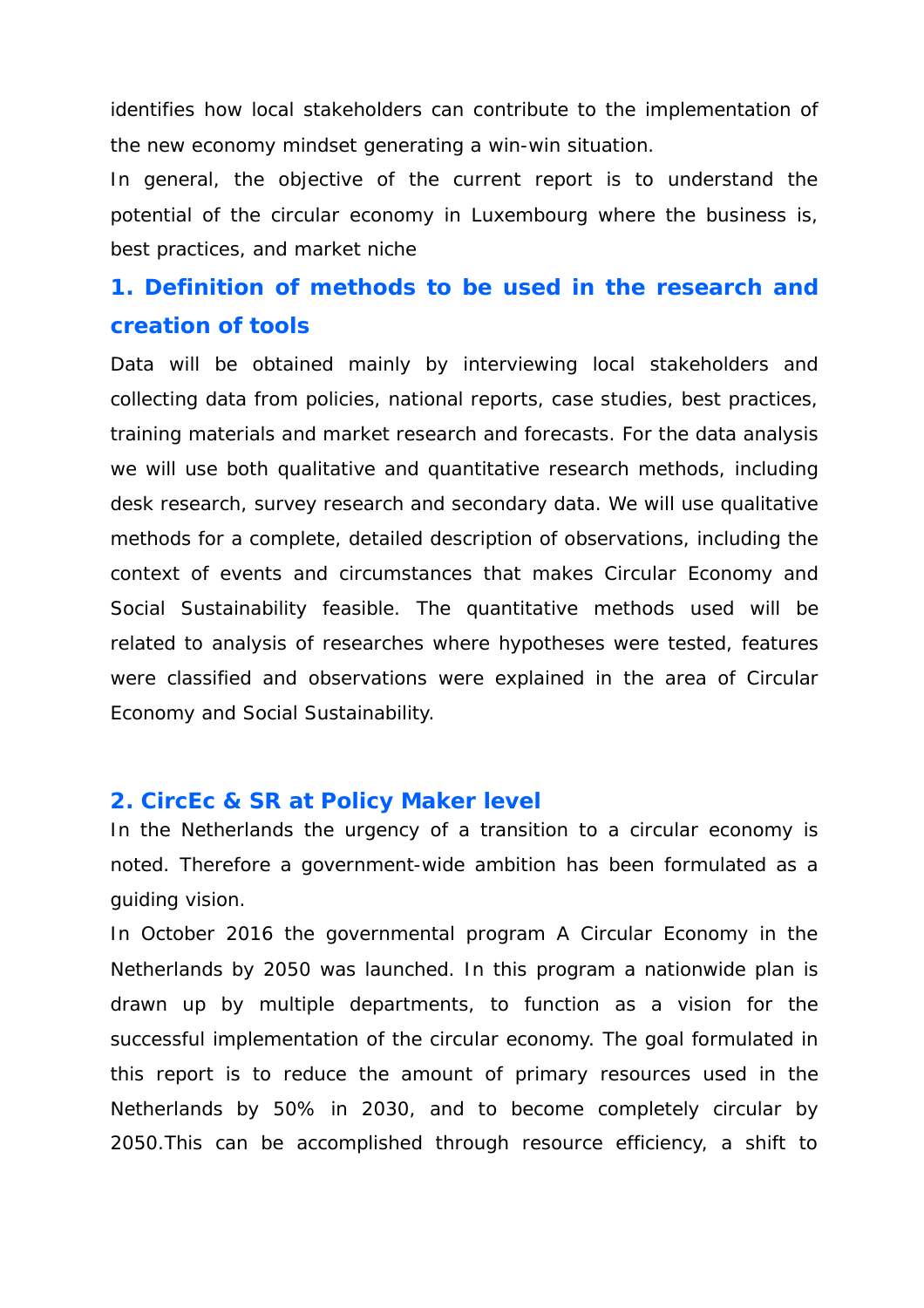renewable and recycled resources, and creating new markets and business models. The summary of the program can be found here.

The program was followed by the development of Transition Agendas and an implementation program (read more below).



The Dutch government has selected five economic sectors and value chains that will be the first to switch to a circular economy: Food and Biomass, Plastics, Manufacturing, Construction and Consumer Goods. These five priorities are important to the Dutch economy and have a big impact on the environment.

In January 2017 a National Agreement on the Circular Economy (Letter of Intent) to develop transition agendas was signed by the Dutch government and a variety of partners.

Transition agendas have been developed for all five sectors and were offered to the initiators of the National Agreement on 15 January 2018:

Transition Agenda Biomass and Food

Transition Agenda Plastics

Transition Agenda Manufacturing Industry

Transitio Agenda Circular Construction Economy

Transition Consumer goods.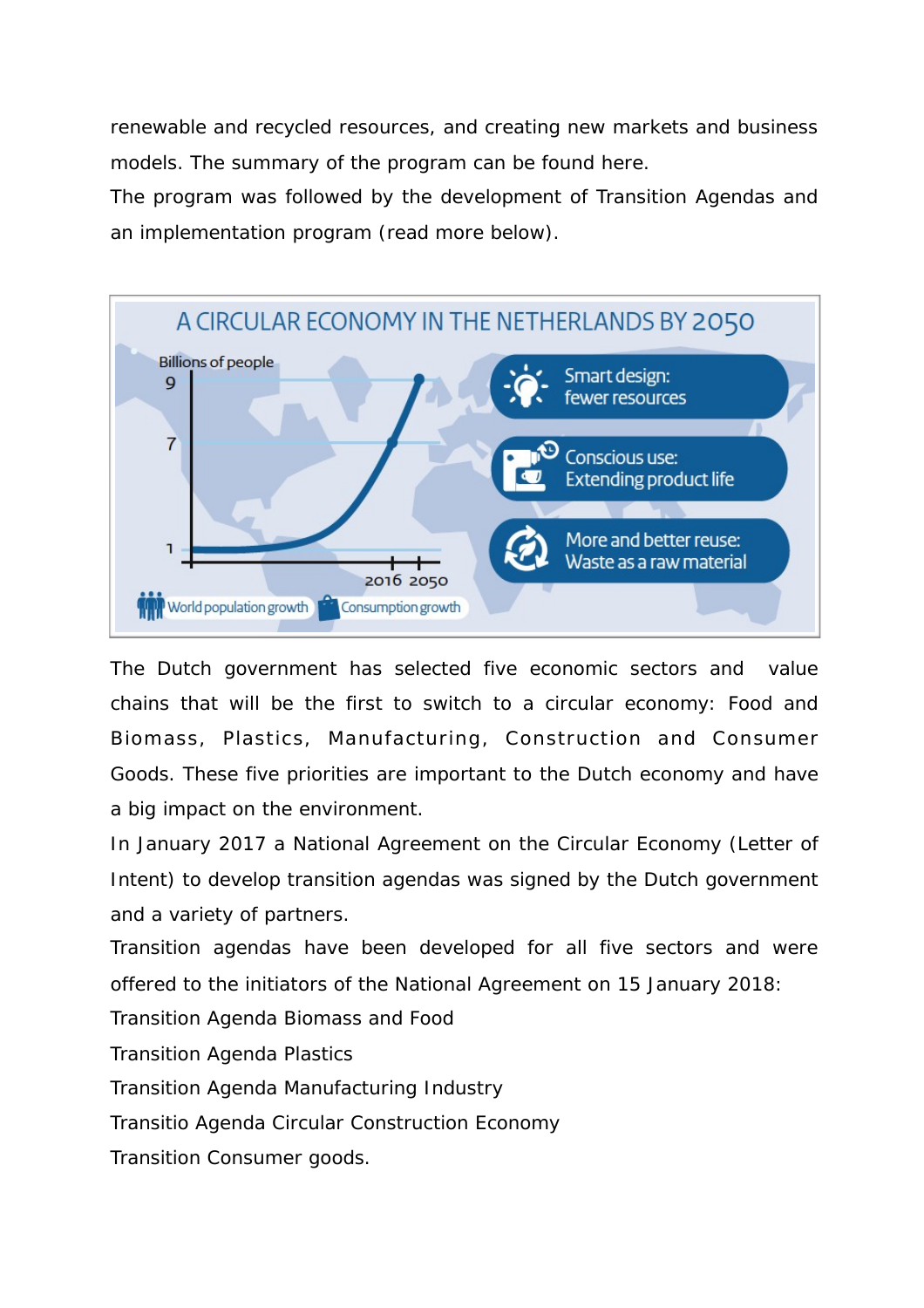In July 2018, the Dutch government announced its commitments and priorities to support and promote the realisation of the Transition Agendas. A schematic overview of the commitment and priorities of the Dutch cabinet per sector can be found in this leaflet.

Reduce the amount of primary resources used in the Netherlands by 50% in 2030, and become completely circular by 2050.

Goals in 'A Circular Economy in the Netherlands by 2050'

The Circular Economy Implementation Programme 2019-2023 was launched on February 8, 2019.

In 2019 PBL Netherlands Environmental Assessment Agency published Outline of the Circular Economy with an inventory of current circular activities and indication of jobs involved.

Find updates and new documents on the dedicated webpage on Circular Economy of the Dutch government.

#### **3. What has been done in Netherlands**

The realisation of a circular economy is important for the Netherlands and the rest of the world. Climate change and the impending shortage of raw materials demand a shift from linear to zero-waste circular cycles. This shift will be accompanied by significant changes in the areas of product development, industrial processes and cooperation in the value chain. The opportunities for leaders in this segment are significant. The Netherlands is a circular hotspot. Dutch businesses are showing the way in the development of innovative circular business models: the recycling infrastructure and technologies are advanced, Dutch entrepreneurs are innovative and committed to circular transformation, and the solutions are not only durable, they are economically viable. This bodes well for the sustainability of Dutch businesses. But there is need to do more. While circular solutions are emerging, the research indicates that Netherlands should continue to ask how we can initiate more circular business cases.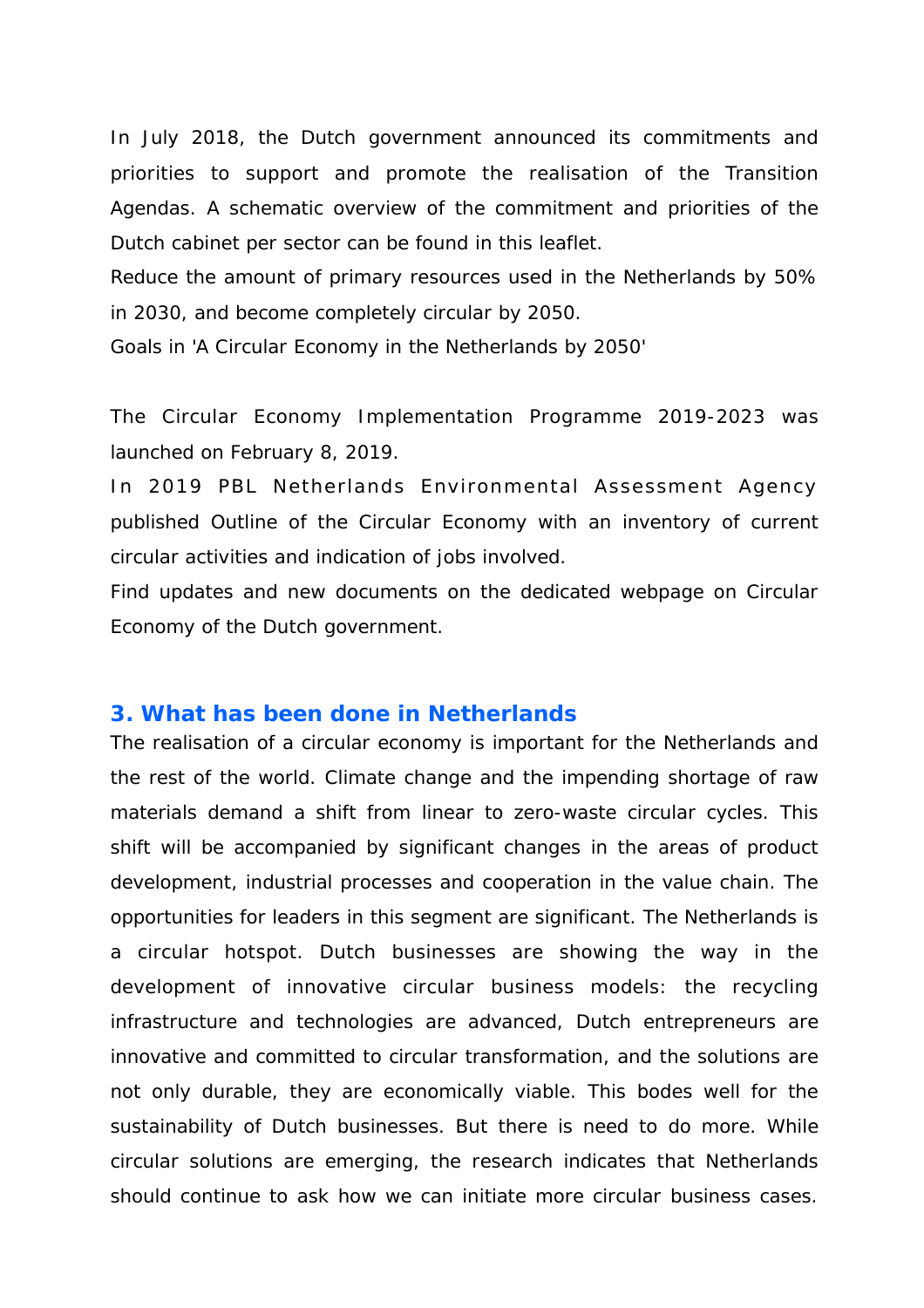Collaboration is key: congregate, share knowledge and experiences, make arrangements with partner organisations and help each other, and make use of the specialised institutions that are already present. MVO Nederland, an important partner of Confederation of Netherlands Industry and Employers (known as VNO-NCW) the Dutch employers' federation, is a valuable platform for entrepreneurs, providing access to a large body of information on sustainable economic development. Or be inspired by the eight Dutch multinationals, which together form the Dutch Sustainable Growth Coalition, provide insight into viable business cases in their publication, Circular Economy. The Netherlands is taking a leadership position in the establishment of circular principles. As a circular hotspot, we need to continue to expand our efforts, providing proof points to support our proposal for Next Level investment to the new Dutch cabinet. Our progress will also provide concrete support to the European policy for the development of a circular economy. And the ultimate prize: when succeed in the realisation of more circular business cases, exports will get a boost – that creates jobs.

As the global economic system has evolved over the last 150 years, technical innovation, during the second half of the 20th century, has helped to drive down the cost of resources and significantly improve our society's welfare. However, the predictions of the 1972 Club of Rome "Limits to growth" report became reality early in the 21st century. Economic growth no longer outpaces the increase of material cost, and with the acceleration of digital technologies new revenue models have emerged. Leading businesses in the Netherlands, are taking up the challenges these growth limitations have created. Businesses, collaborative platforms, innovators, governments and joint initiatives throughout the country, see the circular economy as the next business opportunity. The Netherlands now claims the title of "Circular Hotspot" due to the fact that these key economic players have set their focus on creating circular awareness. To understand the current status of the circular economy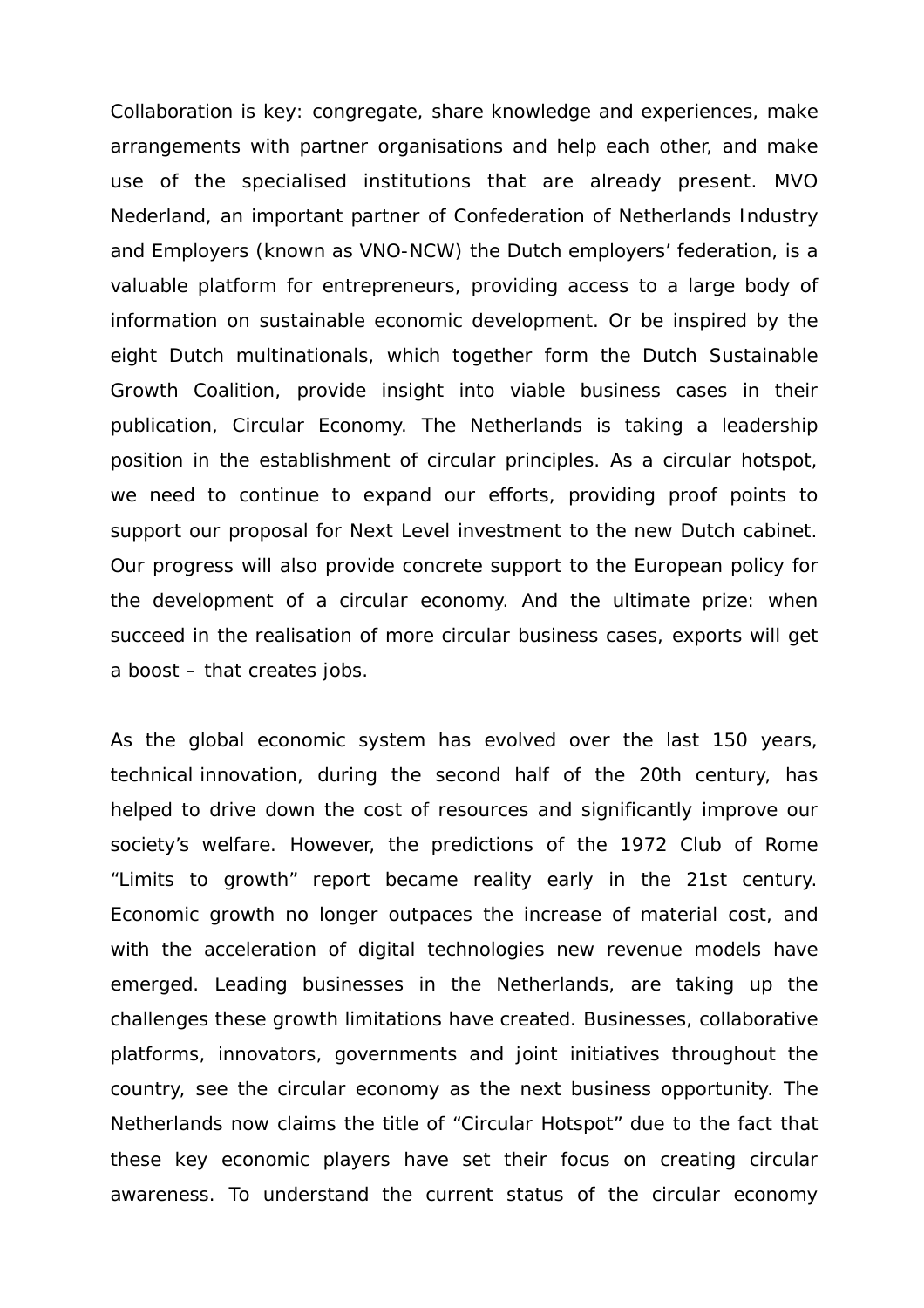within the Netherlands' largest organisations, as well as to trigger awareness and educate companies on the economic advantages of this new way of thinking, Accenture, Circle Economy, have initiated the Circular Economy Index. As the first index of its kind, we aim to conduct this



research on a regular basis, continually improving, and using it to drive awareness and document our collaborative progression towards a circular economy. Because what is not measured, is not managed.

To get a better understanding of the maturity of circular economy strategies and the initiatives undertaken by large Dutch organisations, Accenture, Circle Economy, MVO Nederland and DuurzaamBedrijfsleven joined forces to develop the Circular Economy Index. The research provided some insight into the progress being made, as well as the challenges companies are experiencing and opportunities they are discovering. The principles of the circular economy are broadly understood by the 50 companies participating in the Circular Economy Index. These 50 can be considered leaders as a majority of them, 87 percent, are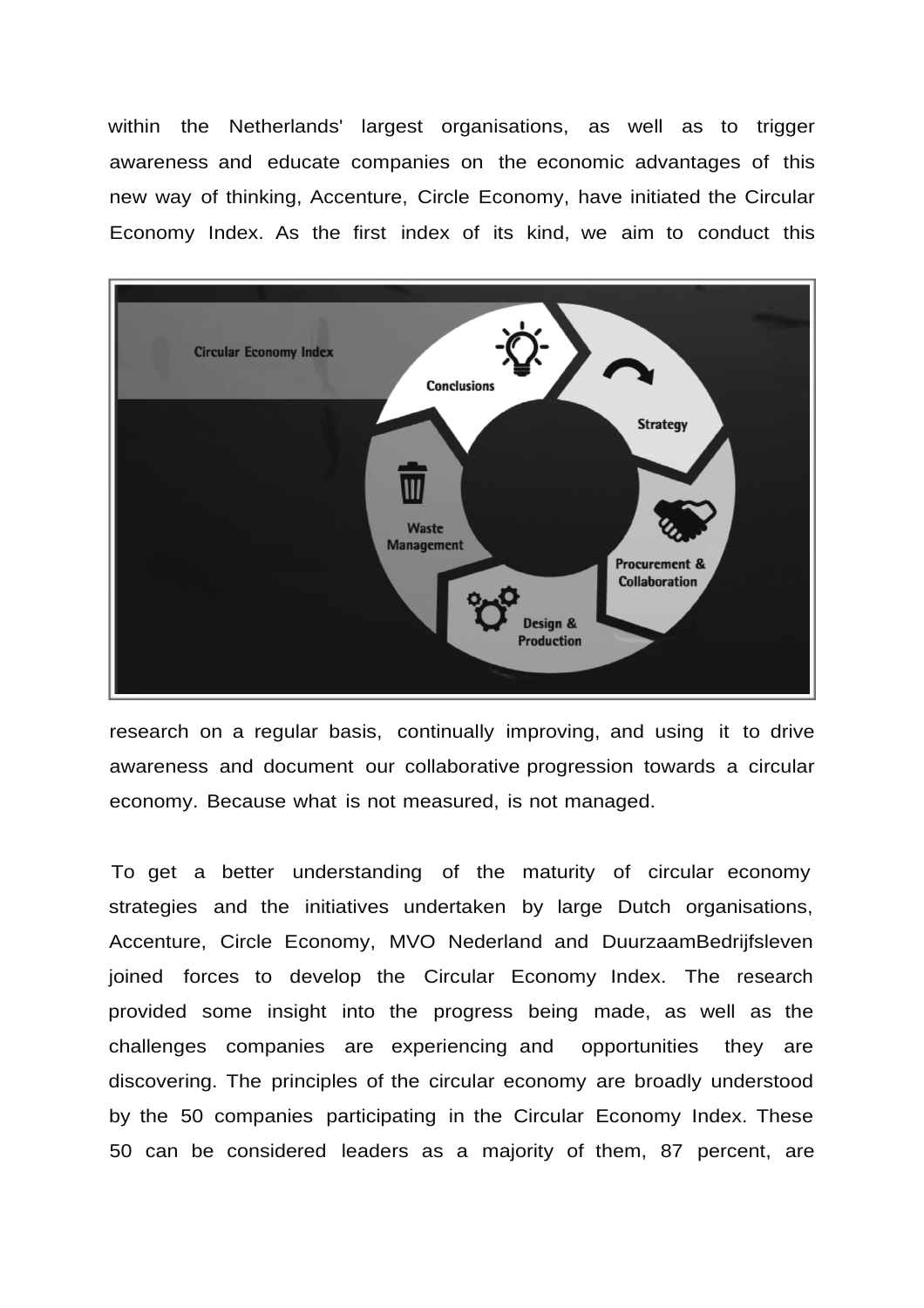#### **4. Level of low-skilled or low-qualified adults involved**

It has identified three main factors that contribute to the success of these city initiatives to create green jobs for social inclusion at the local level. They are:

- A. Combining demand and supply side interventions
- B. Linking the interventions to local employment opportunities
- C. Tailoring activation measures to the specific needs of people

#### **A. Combining demand and supply side interventions**

Implementing the right mix of demand and supply side labour market policy interventions is key to improving their effectiveness. This means that an intervention does not solely focus on developing people's competences, skills and motivation (supply side intervention) but also aims to create a tangible route into the labour market (demand side intervention).On the demand side, there are two different approaches taken by the cities presented in this publication to create employment opportunities: (1) intermediate labour market (ILM) initiatives and (2) local job creation. 1. Intermediate labour market initiatives: the majority of the examples are intermediate labour market (ILM) programmes. They work on the demand side of the labour market, creating a job or a work placement. The concept of the intermediate labour market (ILM) approach is based on the premise that there are people so far from the labour market that they have no chance to access it. The objective of ILM programmes is to provide a 'protected' working environment with the view of supporting people to gain real work experience to enable them to compete in the mainstream labour market. 2. Local job creation: Four of the examples demonstrate how a city can create new employment opportunities and support disadvantaged people in accessing them. Birmingham and Newcastle created new jobs by setting up energy efficiency programmes via privatepublic partnership. Tampere stimulated demand for jobs through awareness-raising and running a centre to demonstrate energy efficiency improvements for heritage housing. The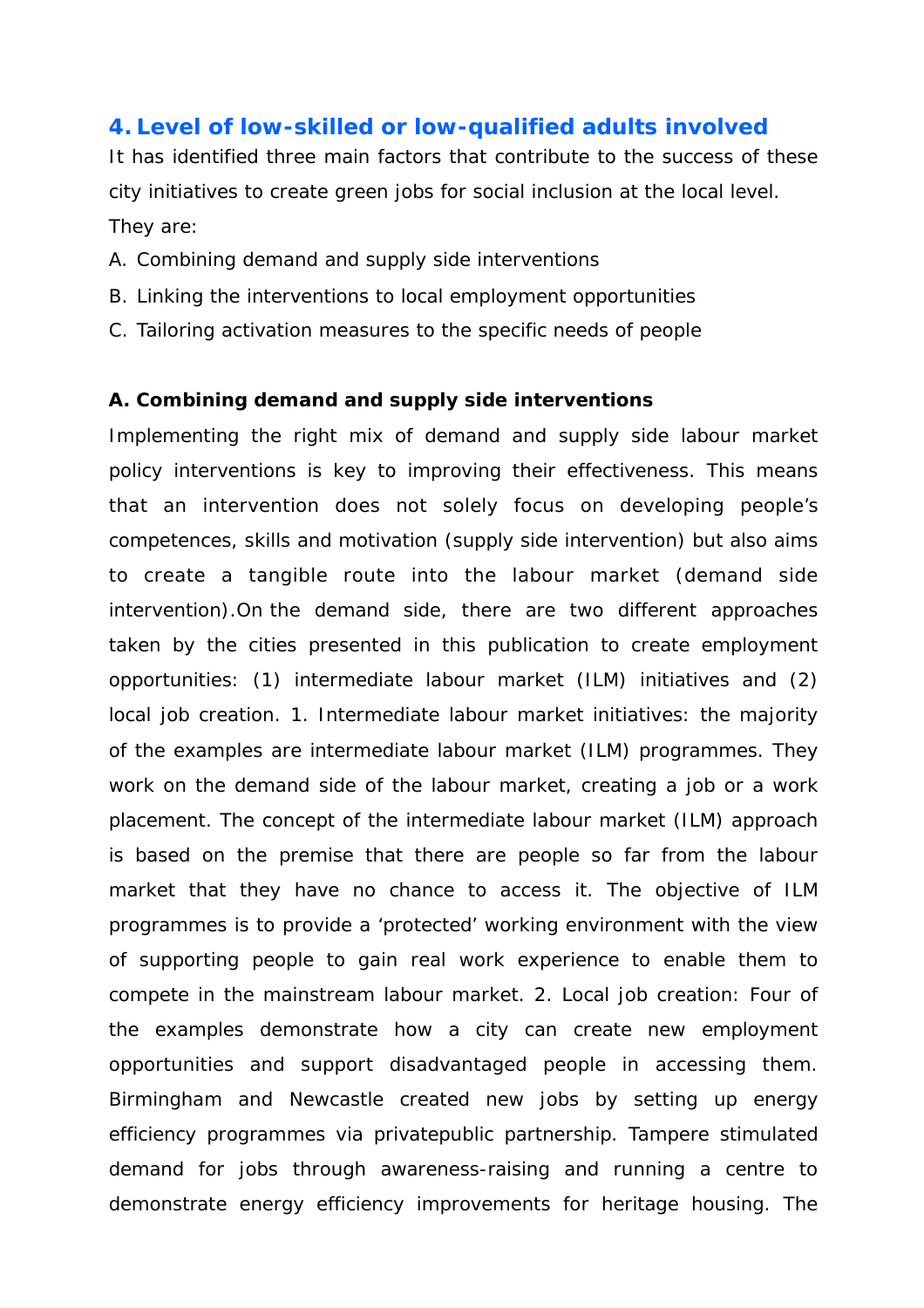Brussels Capital Region provided grants to new entrepreneurs who have ideas for sustainable businesses. These demand side interventions are then complemented by well-matched activation and training measures (supply side interventions) helping people to gain specific skills and improve their chances of accessing the labour market. For instance, the grant programme in Brussels is complemented by training and advice on running an enterprise. The work placements in Amsterdam, Antwerp, and Rennes Metropole are combined with both on-the job training and educational programmes that allow participants to gain formal qualifications. The work placements in Amsterdam, Glasgow and Gothenburg include programmes to improve soft skills. Antwerp and Rennes Metropole's programmes in addition offer job search advice and assistance, after people complete the programme. Almost all cities implement this intervention 'mix'. Another way to integrate demand and supply side policies can be seen in Barcelona, where on-the-job training and skills development measures are integrated with programmes to make a local public company more inclusive in their operations.4 Engaging with schools is also important. Berlin has an educational programme for reengaging disadvantaged young people in the education system and raising awareness of the job opportunities in the green economy. Likewise, Birmingham in addition to the local job creation and activation measures runs a career guidance programme for its young people to direct their education and employment choices towards the green economy.

#### **B. Linking the interventions to local employment opportunities**

The second success factor is the strong link between the programmes and local employment opportunities. Cities as the level of government closest to the people have an in-depth knowledge of their local labour markets. They can design programmes in line with local economic demand and prepare people for jobs that are available locally. The effectiveness of the demand and supply interventions is made stronger when they are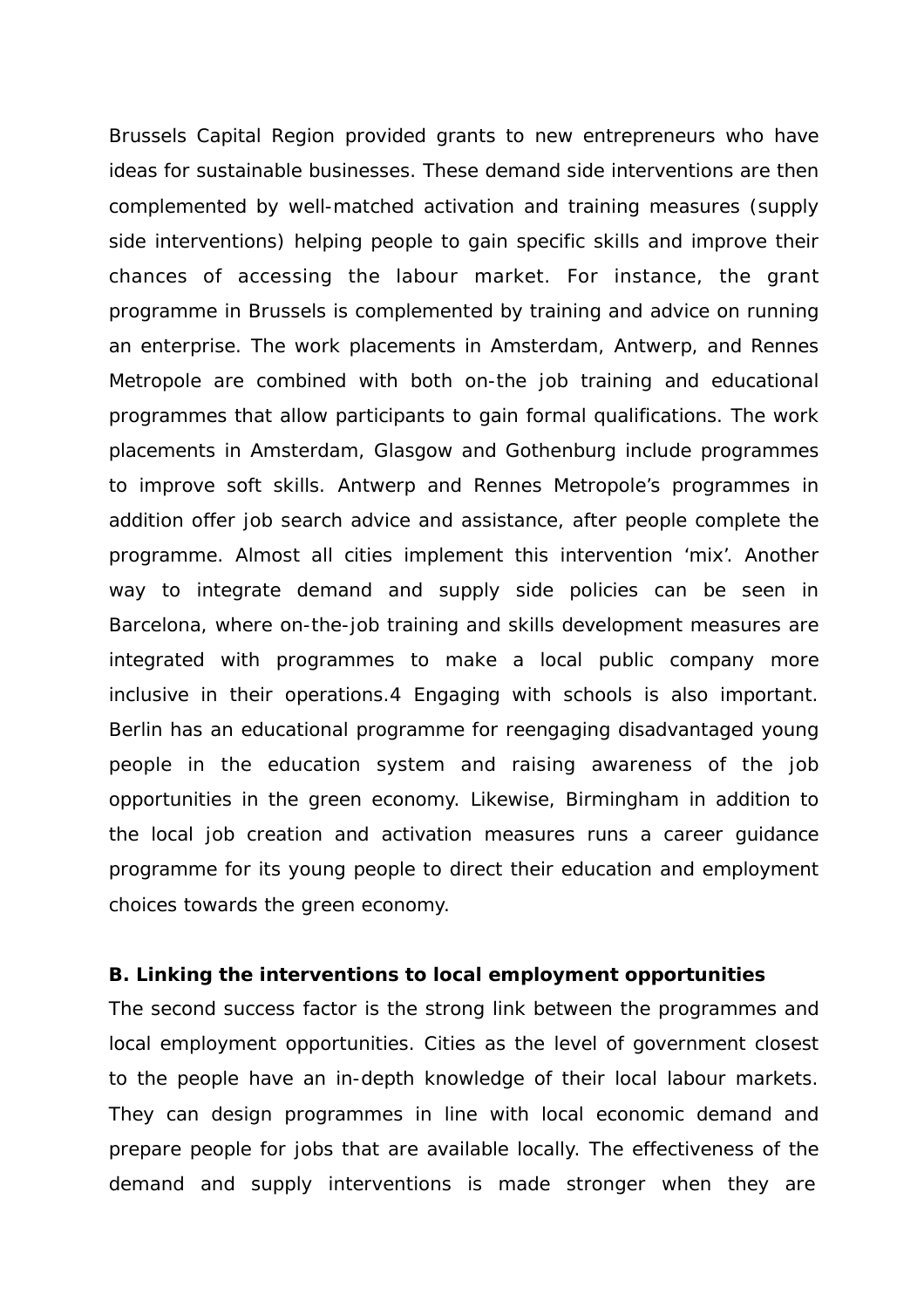grounded in local businesses and job market needs. In the majority of cities people received training linked to the demand of the local green labour market. This is a proactive way to ensure a job to skills match and avoid any anticipated future skill shortages in the green economy. Examples of sectors in which people have been employed following the programmes include: [1] eco-construction energy efficiency industry energy auditing and advice renewable energy industry 'green' enterprises green area maintenance / bio diversity management waste disposal and recycling industry. A number of cities are also active agents in shaping the local economy and creating local jobs. Birmingham and Newcastle contractually ensure that the supply chains of their energy efficiency programmes, set up via public private partnership, remain local. Additional interventions support small and medium size enterprises to capitalise on the business prospects that arise from these programmes. The Brussels Capital Region contributes to creating jobs in the target area by supporting the development of green enterprises, which in turn creates more new jobs.

#### **C. Tailoring activation measures to the specific needs of people**

The third success factor of the programmes is linking the activation measures to the specific needs of the target groups. For example, Barcelona engages a specialised team to address the barriers to employment of people with disabilities and Berlin uses an innovative teaching method to reengage young people who have dropped out of school. Some of the initiatives cater for the needs of more than one target group and design interventions accordingly. Many interventions also put a strong emphasis on addressing individual needs in a comprehensive way, taking into account people's personal situation, abilities, talents, interests and their employability profiles. For example, Gothenburg's rehabilitative employment programme incudes an in-depth assessment of each person's obstacles to employment and creates a highly individualised pathway for those people to move forward. CITIES' TOOLS PUBLIC PROCUREMENT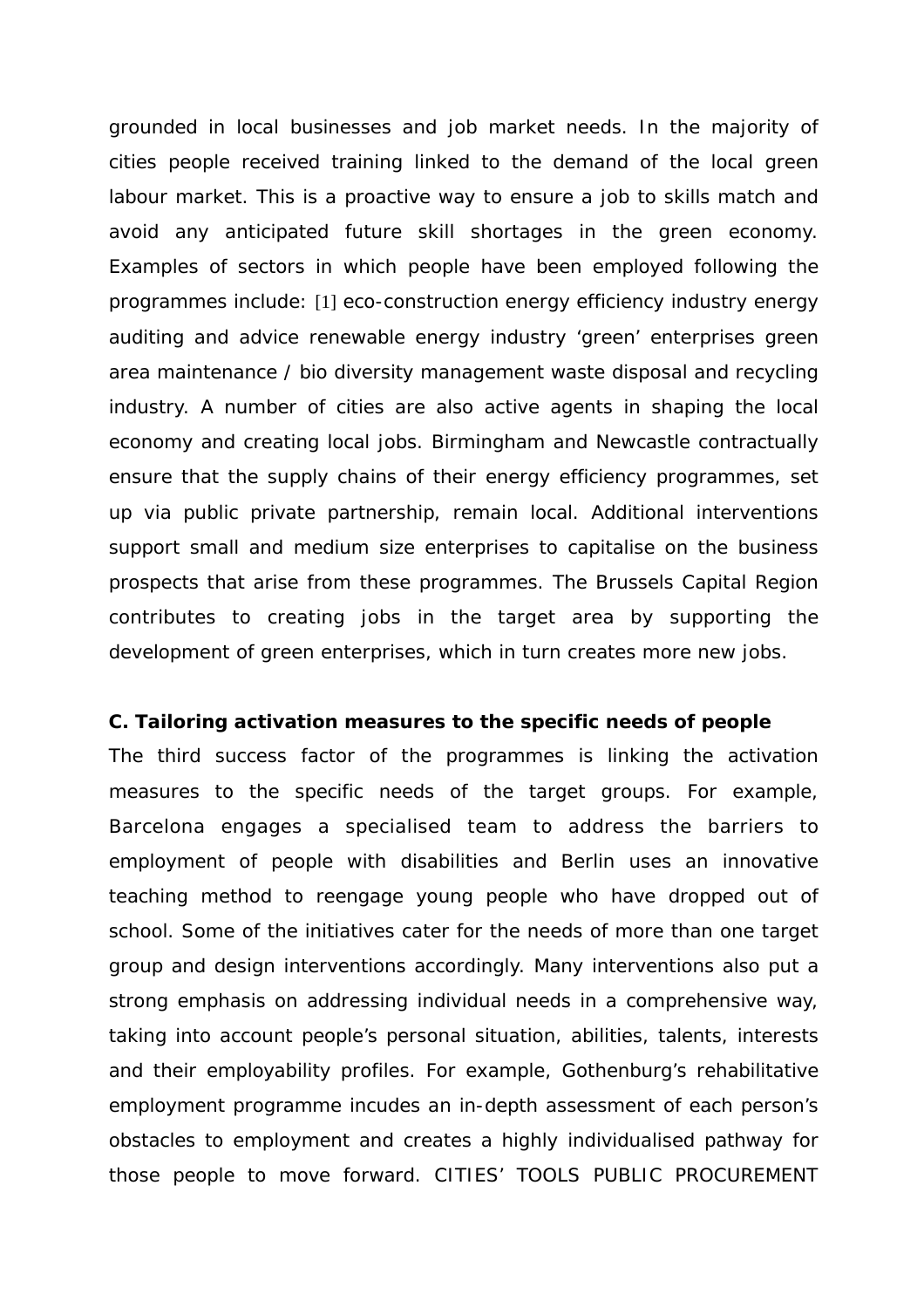Cities can leverage the power of public procurement to create inclusive labour markets. The cities of Amsterdam and Rennes Metropole use clauses in public procurement to create employment opportunities for vulnerable people. Amsterdam procures work from private companies on the condition that they reinvest part of the profits from the public contracts into programmes with an added social value, such as employability programmes for young people without qualifications. Rennes Metropole uses social clauses to set up partnerships with social enterprises and requires that companies who bid on city tenders create social inclusion programmes within their service delivery, such as 'back to work' programmes for long-term unemployed.

In Birmingham and Newcastle a 'competitive dialogue process' has been used with the business sector to bring benefits to the local community. In setting up public private partnership to improve the energy efficiency of homes, each city works closely with its respective bidders to ensure that the contracts create or maintain local jobs and that some of the job opportunities also reach disadvantaged people. PARTNERSHIPS Cooperation with a range of other stakeholders is important in creating inclusive labour markets in the green sector. City administrations have a key role in creating and brokering these partnerships and in leading them in the right direction. Table 3 shows the variety of partnership work done by our city examples.

**CONCLUSIONS** The green economy represents an opportunity to tackle major societal challenges and can contribute to combating poverty and exclusion in a sustainable way. In this context, public intervention is important to help disadvantaged people access the labour market. The practice examples demonstrate that well-designed local authority programmes can increase the labour market opportunities of vulnerable people and people with very low employability profiles. For local authorities, programmes that combine greening and social inclusion bring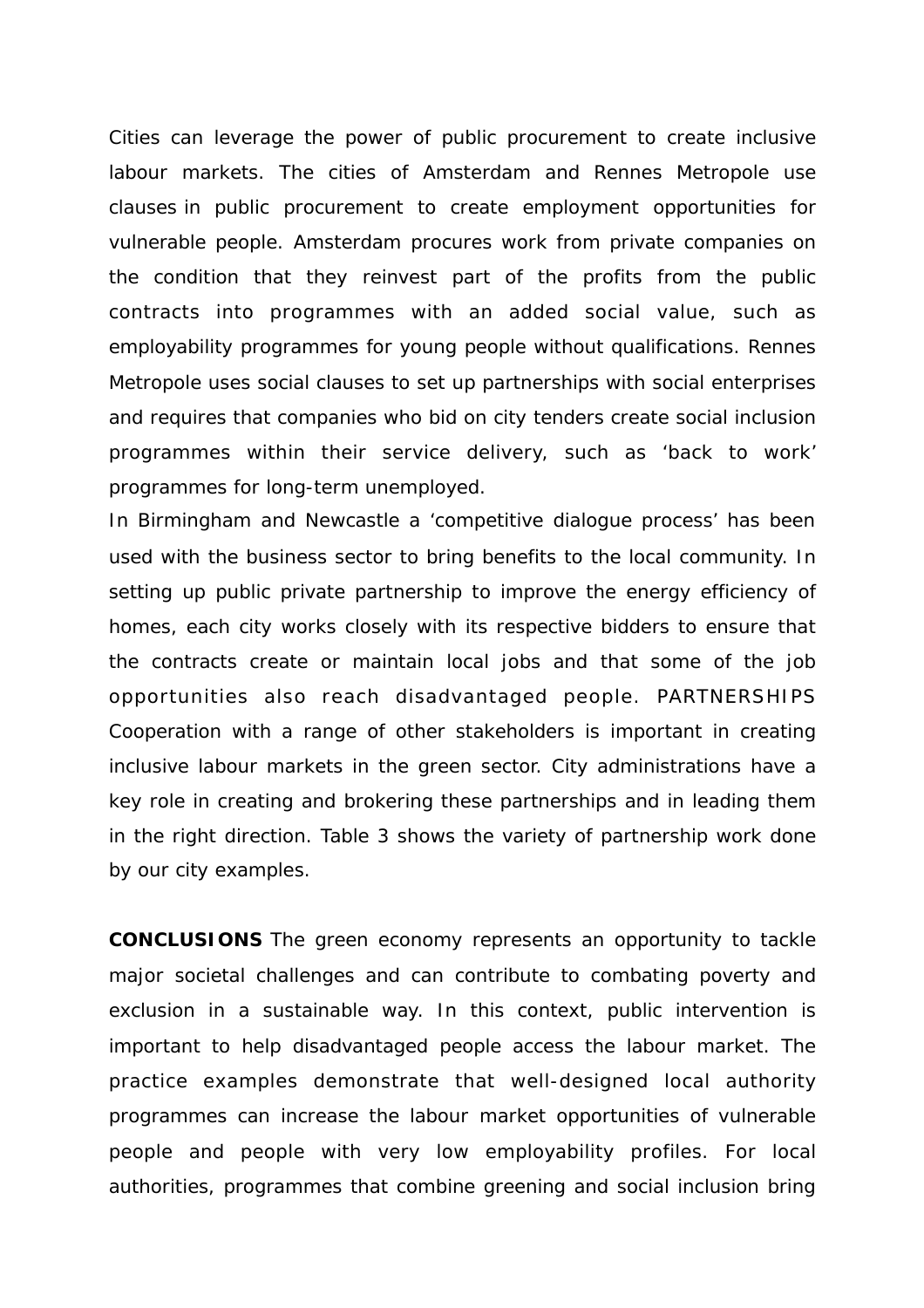beginning to integrate circular economy principles into multiple facets of their business strategy. Most have done so because circular economy principles align to their core business. This will help them mitigate risks that may arise from future policy changes and industry shocks, and enable them to explore the creation of new revenue streams. Respondents highlight the difficulties of creating a viable business case as the primary barrier to realising their circular economy initiatives. Partnerships are a core element of the circular economy initiatives of Dutch business, as illustrated in the "Circular Rail" initiative. Yet value chain cooperation is far from the norm. Only one third of participating companies already have formal agreements with supply chain partners to support a circular economy model. Significant improvement is also possible in the procurement process: only 6 percent of respondents work exclusively with suppliers that meet minimum requirements for circular economy performance.

Dutch companies are also struggling to translate their strategic circular ambitions into action. Only 15 percent of respondents say they have analysed the implications of adopting circular economy principles on all aspects of their business. The lag in moving to action is most apparent in the areas of product design and production, where introducing circular principles is a key step in shifting the core business towards a circular approach. While the majority of respondents (53 percent) are already considering circular economy principles in product development, this is not yet done at scale. Only a fifth of the participants indicate that over 80 percent of their products are designed using circular principles. Waste management, on the other end of the value chain, is among the more mature elements of the circular economy initiatives of participating Dutch companies. More than half have clear policies and targets, as well as concrete implementation plans for waste management. Reverse logistics is the most complex element in this area: 38 percent of companies see it as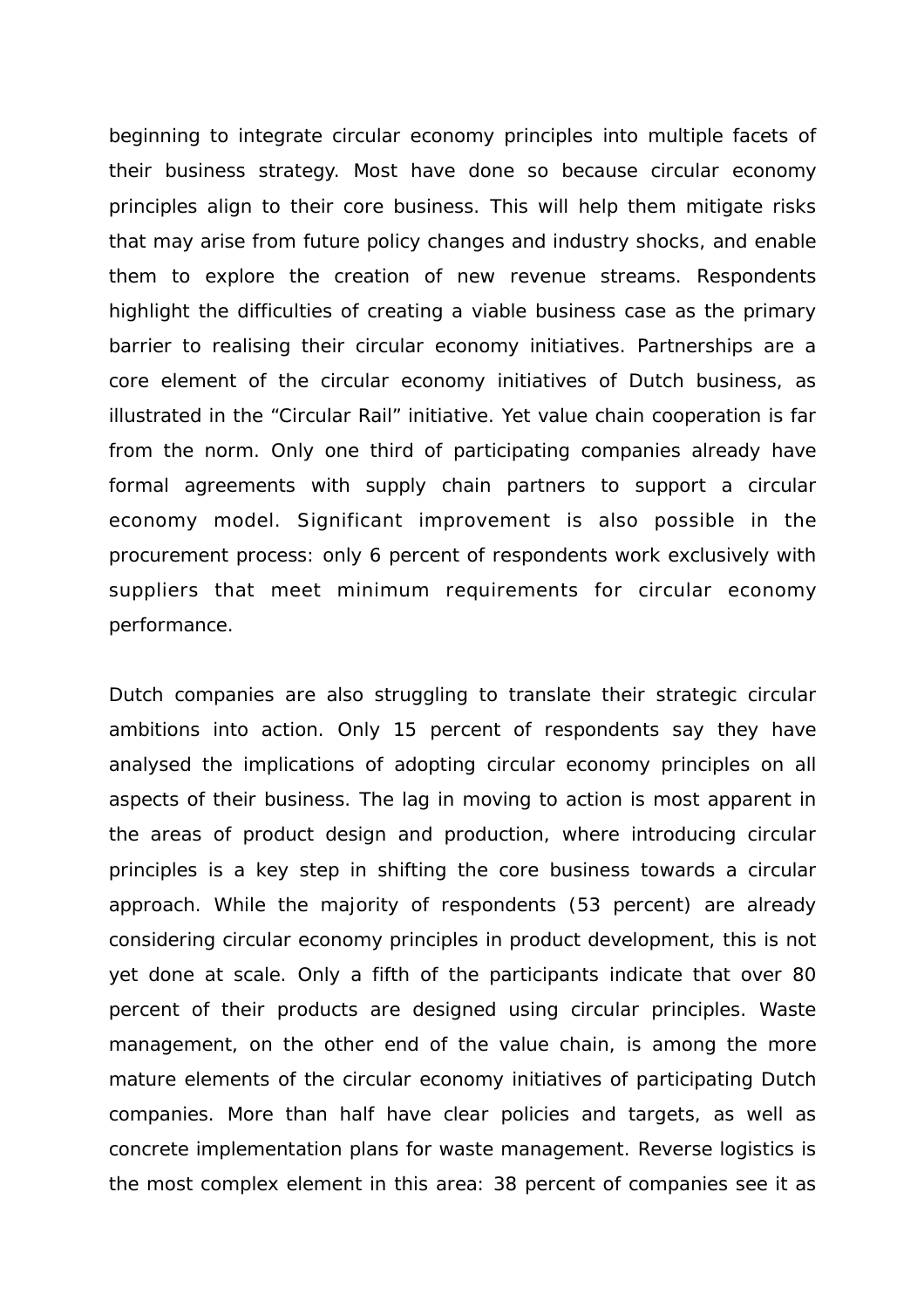a responsibility to provide reverse logistic, yet only 17 percent manage to provide this service to a significant extent. The conclusion is that the circular economy still early days. While front runners have formulated ambitious strategies and are making progress in the implementa Executive summary of circular economy principles, current initiatives have yet to achieve scale. And, with only a 20 percent response rate to invitations to participate in the Circular Economy Index, there still is a circular world to be won. The starting point for any organisation looking to adopt circular economy approaches is understanding where the shift to becoming more circular will destroy and create value in their value chain. It is important to find the proper business model, ensure the right capabilities and technologies are in place, and to properly time a circular implementation. For those making the transition to a circular business, the learning process continues. Full scale implementation requires greater cooperation within value chains, as well as collaboration to break down regulatory and practical barriers. Working together will broaden the circular business community and increase the impact of circular economy initiatives, making the Netherlands the undisputed hotspot for circular business!

Goal and approach of The Circular Economy Index The circular economy is one of the guiding principles of the Netherlands' presidency of the Council of the European Union, a position it holds through the first half of 2016. As one of the EU member states pioneering adoption of circular economy principles, the Netherlands has significant potential to become an international hotspot – a live national laboratory – for the circular economy. This could benefit other nations through knowledge sharing. To get a better understanding of the maturity of circular economy strategies and the initiatives undertaken by large Dutch organisations, Accenture, Circle Economy, MVO Nederland and DuurzaamBedrijfsleven have joined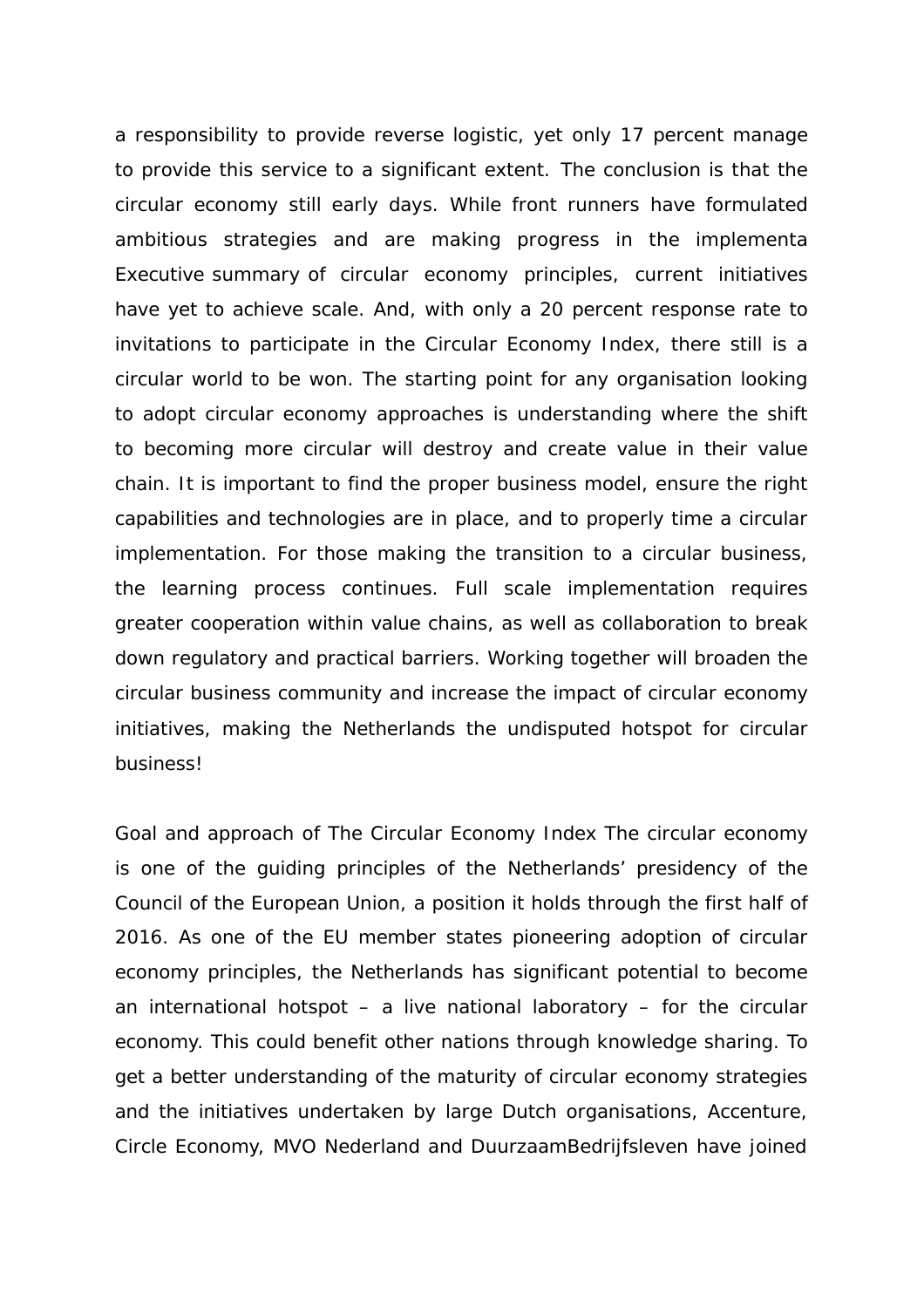forces to develop the Circular Economy Index. Since the transition to a circular economy will take time, the partners aim to make this a recurring research. Fifty companies participated, out of 250 invited, in an online survey containing 28 self-assessment questions. The participants were primarily large, established multinationals which considered to be leaders in circular economy. The survey focused on the circular economy and its different elements: • strategy • procurement and collaboration • design and production • waste management In addition, five interviews were conducted with companies who engage with circular economy principles to test results and gain insight into their approach, successes and challenges.

### **5. New Business Opportunities for low-skilled or lowqualified adults in the CircEc**

Five circular business models to understand the winning business models of the future, Accenture has done extensive research among circular leaders. Based on over 120 cases five circular business models are defined. Circular supplies: Provides fully renewable, recyclable or biodegradable resource inputs that underpin circular production and consumption systems. Resources recovery: Enables a company to eliminate material leakage and maximise the economic value of product return flows. Sharing platforms: Promotes a platform for collaboration among product users, either individuals or organisations. Product life extension: Allows companies to extend the lifecycle of products and assets. Value that would otherwise be lost through wasted materials are instead maintained or even improved by repairing, upgrading, remanufacturing or remarketing products. Product as a service: Provides an alternative to the traditional model of "buy and own." Products are used by one or many customers through a lease or pay-for use arrangement. This business model turns incentives for product durability and upgradability upside down, shifting them from volume to performance. circular economy through the study Waste to Wealth;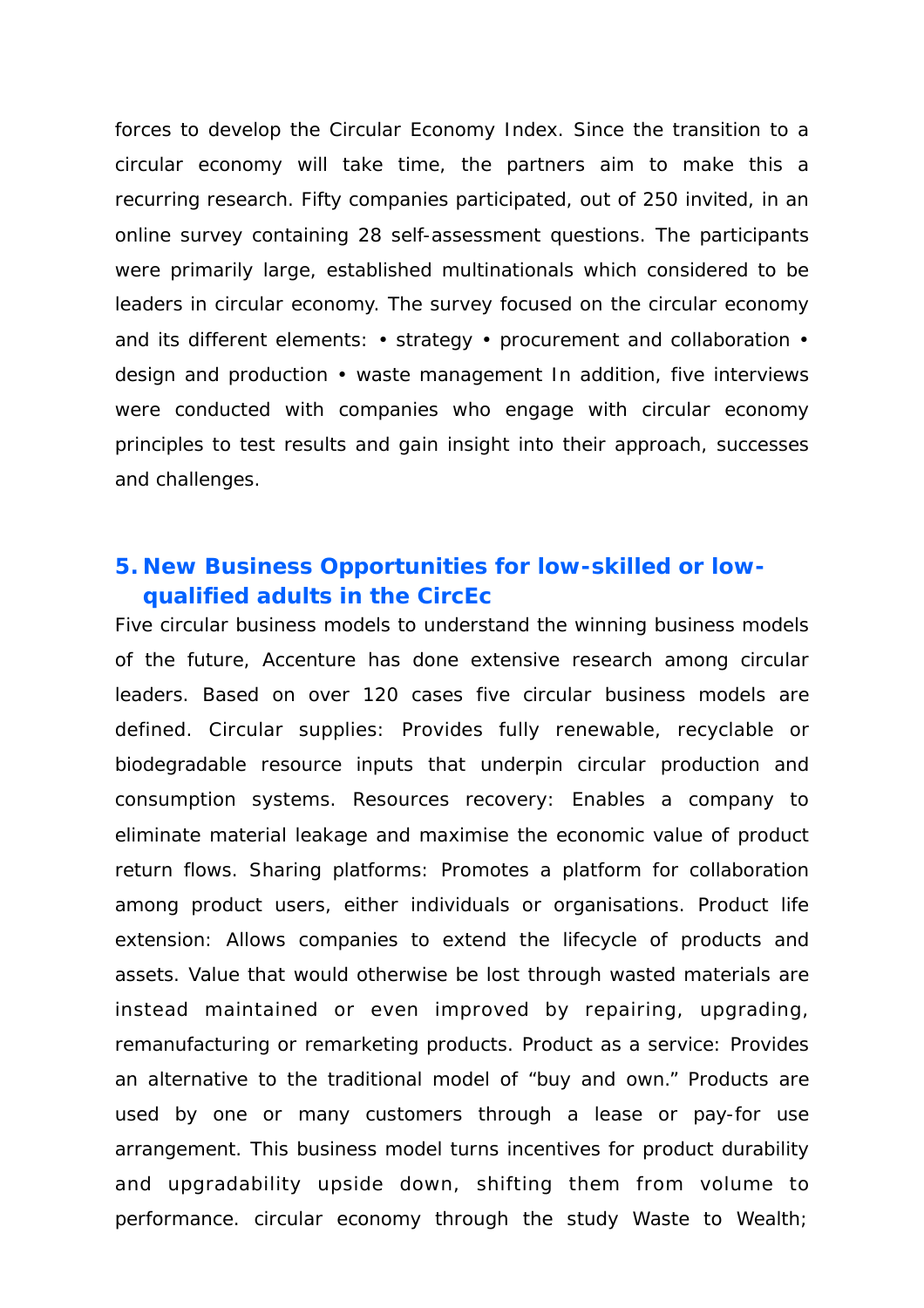

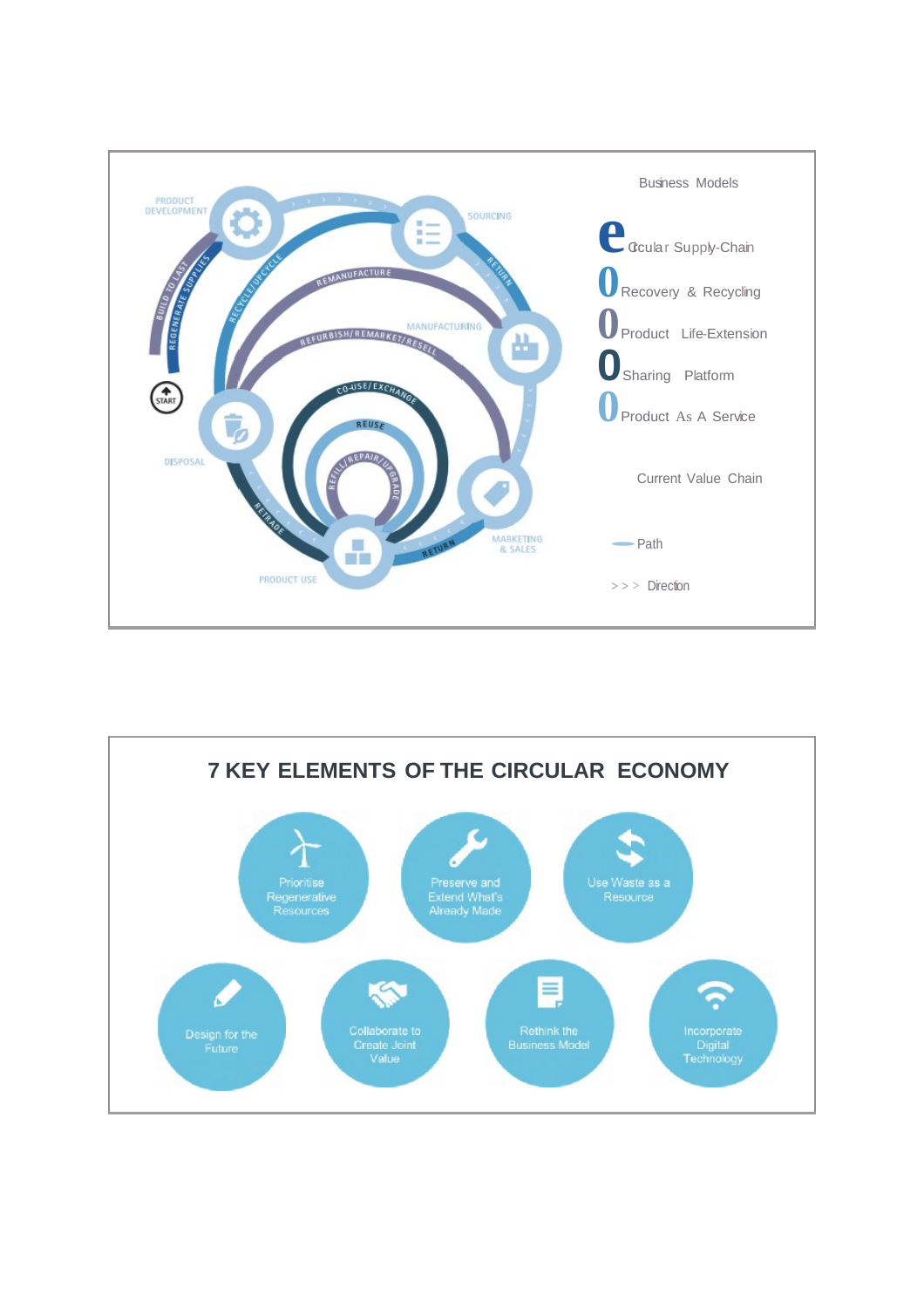- ‣ What opportunities would present themselves if the Netherlands were to accelerate the transition to a circular economy?
- ‣ How can these opportunities be used, how can obstacles be removed, and what shape should this transition take?
- ‣ What part can the government play in this process?

An expansion of the circular economy for technical products in the Netherlands initially means advocating more maintenance and repair work, intensive reuse and increased recycling. Of course, these activities are already happening. So we can already speak, to a certain extent, of a circular economy. By looking at 17 product categories from the metal and electrical sectors, it is estimated that the current value of the circular economy for these products is  $\epsilon$ 3.3 billion and that an additional market value of €573 million per year could be achieved by responding to a broad range of opportunities identified by stakeholders and experts. With respect to value creation with biotic waste streams, the Netherlands has the advantage of being a densely populated country with an active agricultural sector and a large agro-food industry. As a result, significant biotic waste streams are available. The 34 most important waste streams have been identified: the use of these waste streams already represents a value of €3.5 billion. An estimated investment of €4 billion to €8 billion per year in new technologies could create added value of €1 billion per year for the circular economy in the areas of biorefining, biogas extraction and more comprehensive systems for sorting household waste.

If the Netherlands is to take full advantage of the opportunities, the government needs to develop a consistent, multidisciplinary and wellfounded long-term strategy intended to lead to a circular economy. The following actions (and supporting studies) are needed now in order to identify areas of research, regulations, financial and fiscal incentives and strategies that will encourage frontrunners, promote the role of the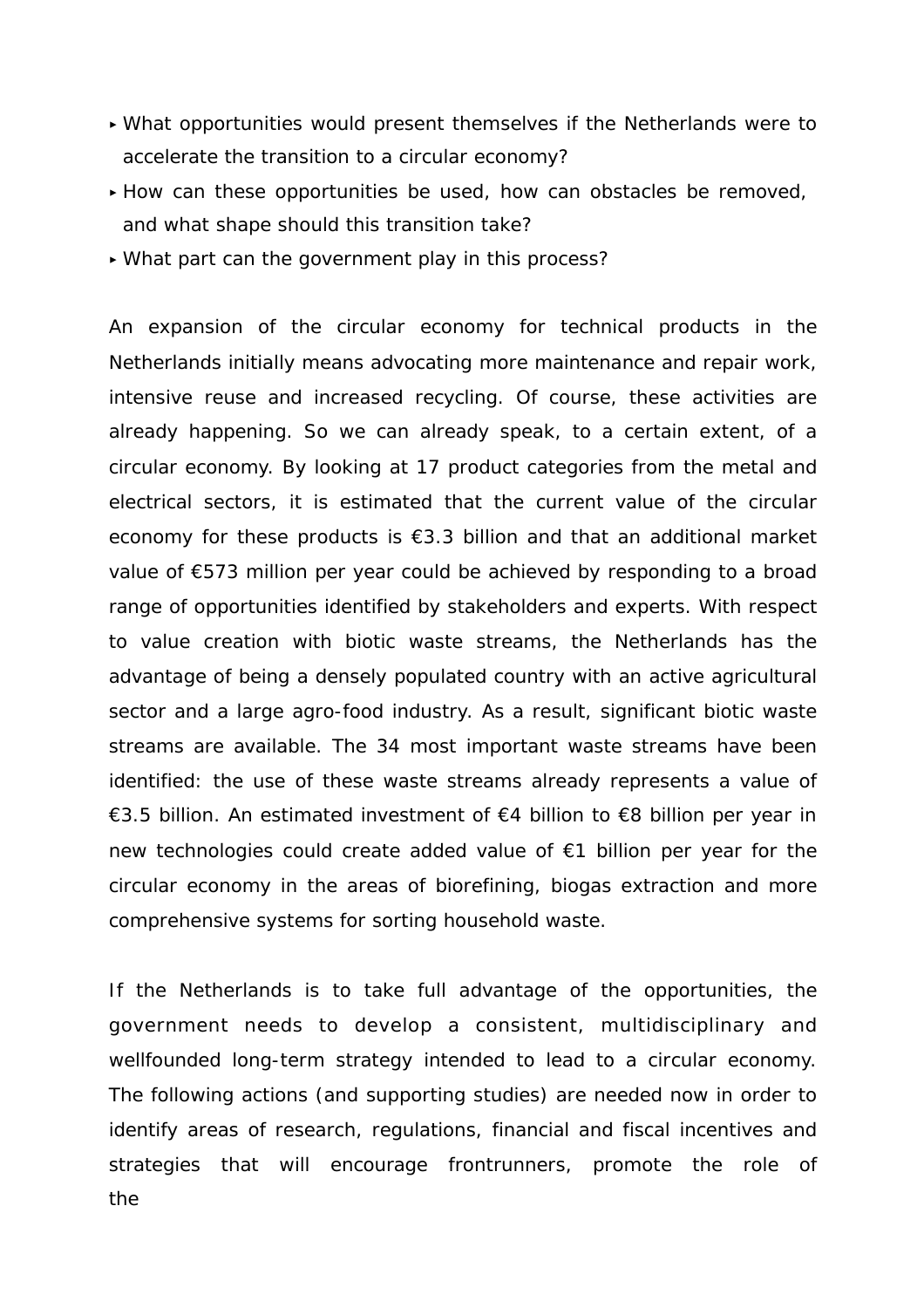government as a 'launching customer' and enhance international relations: – create a clear, cross-departmental, consistent strategy for the circular economy; – develop a coherent education and research plan for the circular economy; – make a comprehensive assessment of the pros and cons of existing rules and regulations regarding waste; – increase knowledge and awareness of raw materials in each value chain; – ensure that leaders and others who stick their necks out receive a permanent and true advantage, for example through value chain management; – review the effectiveness of a broad set of fiscal and financial incentives to promote circular behaviour; – determine the impact of incineration plants on the viability of circular business cases and take appropriate action; – develop the role of the government as active and expert 'launching customer'; and – use the international playing field to help the circular economy move forward.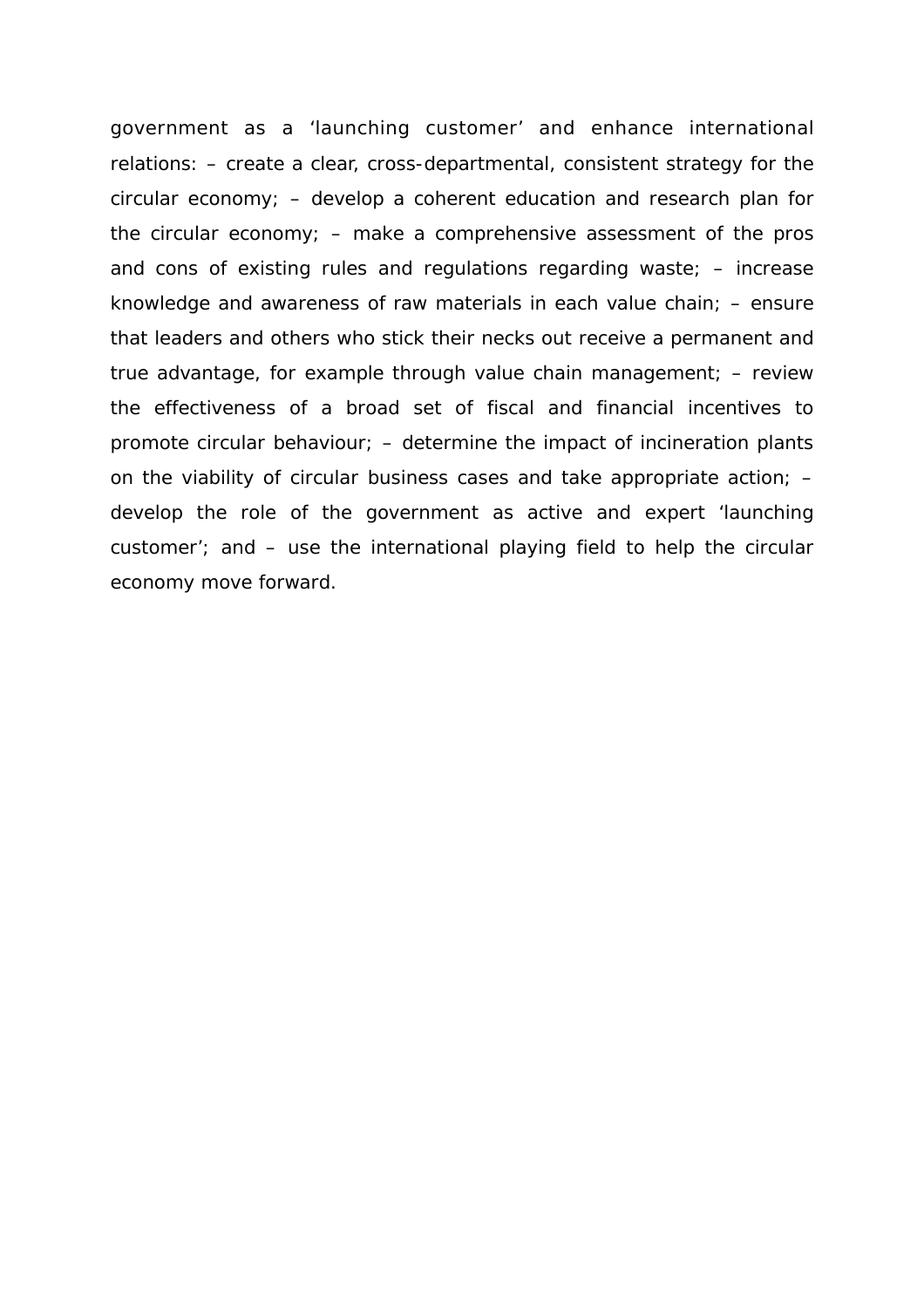## **6. The Pocket Library: collection of documents, reports, book, and websites on circular economy**

https:/[/www.circle-economy.com/tool/circleassessment/#.XcCT4ZJKhZo](http://www.circle-economy.com/tool/circleassessment/#.XcCT4ZJKhZo)

https://hollandcircularhotspot.nl/wp-content/uploads/2018/06/ LR\_2033\_HCH\_Magazine\_210x297mm\_COMPLEET.pdf

https:/[/www.circle-economy.com/the-7-key-elements-of-the-circular](http://www.circle-economy.com/the-7-key-elements-of-the-circular-)economy

https:/[/www.pwc.nl/en/onze-organisatie/corporate-responsibility/our](http://www.pwc.nl/en/onze-organisatie/corporate-responsibility/our-)circular-ambition.html

https:/[/www.csreurope.org/mvo-nederland](http://www.csreurope.org/mvo-nederland)

https://sustainablebrandsmadrid.com/blog/circular-netherlands-leads-onsustainability/

https:/[/www.floow2.com/succes-stories-en.html](http://www.floow2.com/succes-stories-en.html)

https:/[/www.csreurope.org/circular-business-model-innovation](http://www.csreurope.org/circular-business-model-innovation-)toolkit#.XcBsqZJKhZo

https://hollandcircularhotspot.nl/en/useful-tools-for-circularentrepreneurship/

https:/[/www.government.nl/topics/circular-economy/documents/](http://www.government.nl/topics/circular-economy/documents/) discussion-documents/2017/01/24/national-agreement-on-the-circulareconomy

https:/[/www.europeanbusinessreview.com/bridging-the-circular-economy](http://www.europeanbusinessreview.com/bridging-the-circular-economy-)and-social-enterprise-the-dutch-ministry-of-defence-and-biga-groep/

https://kenniskaarten.hetgroenebrein.nl/en/knowledge-map-circulareconomy/what-are-useful-tools-for-organizations-that-want-to-getstarted-with-the-circular-economy/

https://drive.google.com/open? id=1Y7IQK93\_kEgQ7PzaiAXYwogtO0vdM1MT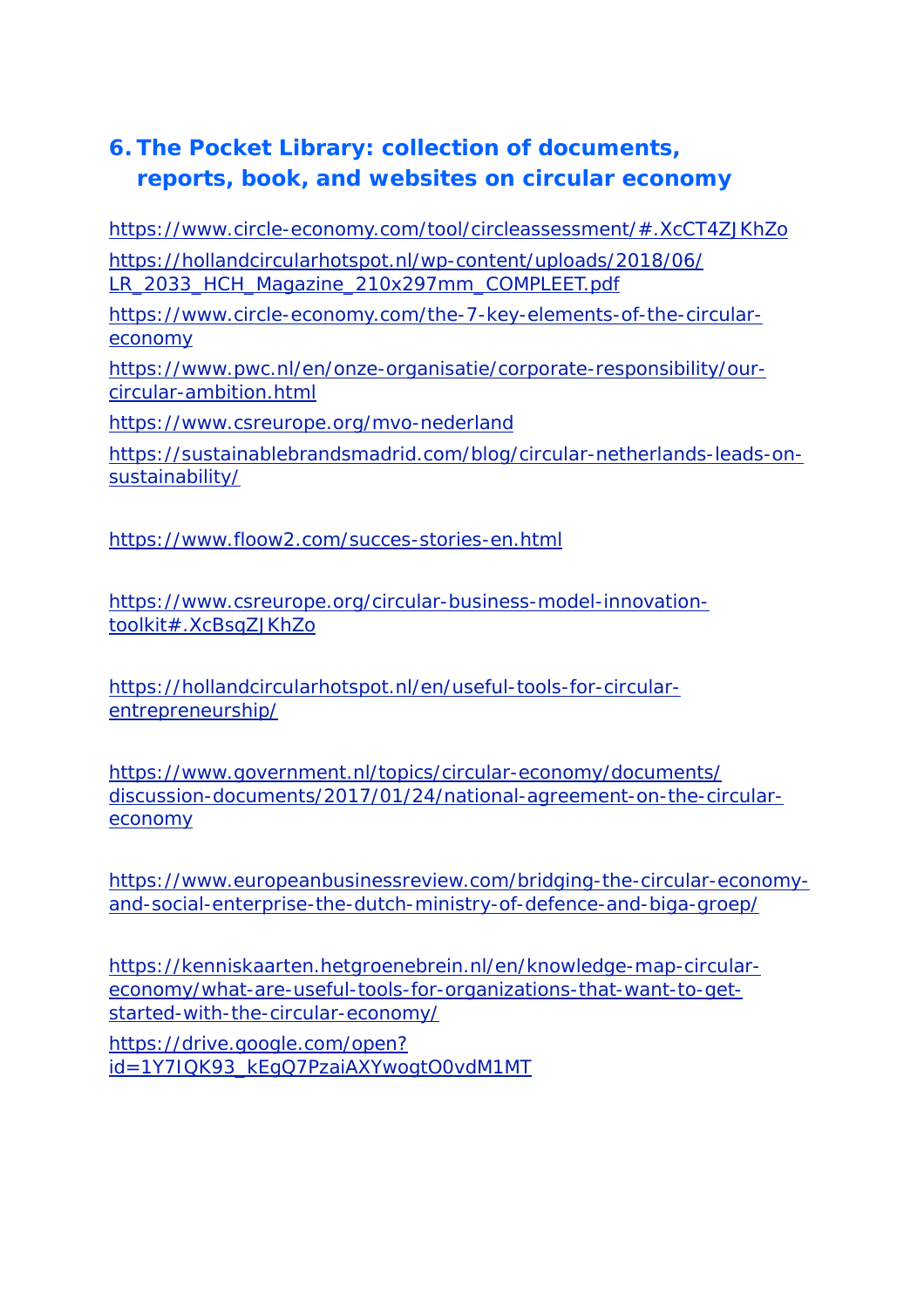## **7. Tools and methodologies for CircEc and SR applications**

The agile4Circ project combined a series of tools. The Circular Business Model Innovation Toolkit presents includes the process, worksheets and tools that are selected and/or developed to aid startups increating, analysing and innovating their business models to become more sustainable and circular. The toolkit intends to support organisations that have an ambition to improve their business models towards sustainability and circularity in embarking upon and executing that innovation journey.

#### **What is the role of education promoted by Agile4Circ?**

The (transition to a) circular economy has much to gain from good education; people who are taught to think and act in a circular way. A circular economy will change the labour market. A circular economy will feature a large service industry because of the rise in demand for services surrounding reuse and repair of products. It is also vital for product designers to take circular ideas from practice to reality. In order to apply these principles in practice, education incorporate and teach these principles as well, across specialisations.

**Many systemic barriers are present in the current linear economy. These include a lock-in in a resource-intensive production model, the absence of true pricing, and opposition by vested interests.**

#### **Institutional barriers**

- *Absence of a level playing field*: The current economic system is geared towards the demand of the linear economy. Circular entrepreneurship is thus at a disadvantage;
- *Vested interests*: The transition to the circular economy leads to transaction costs, uncertainty and therefore opposition. Additionally,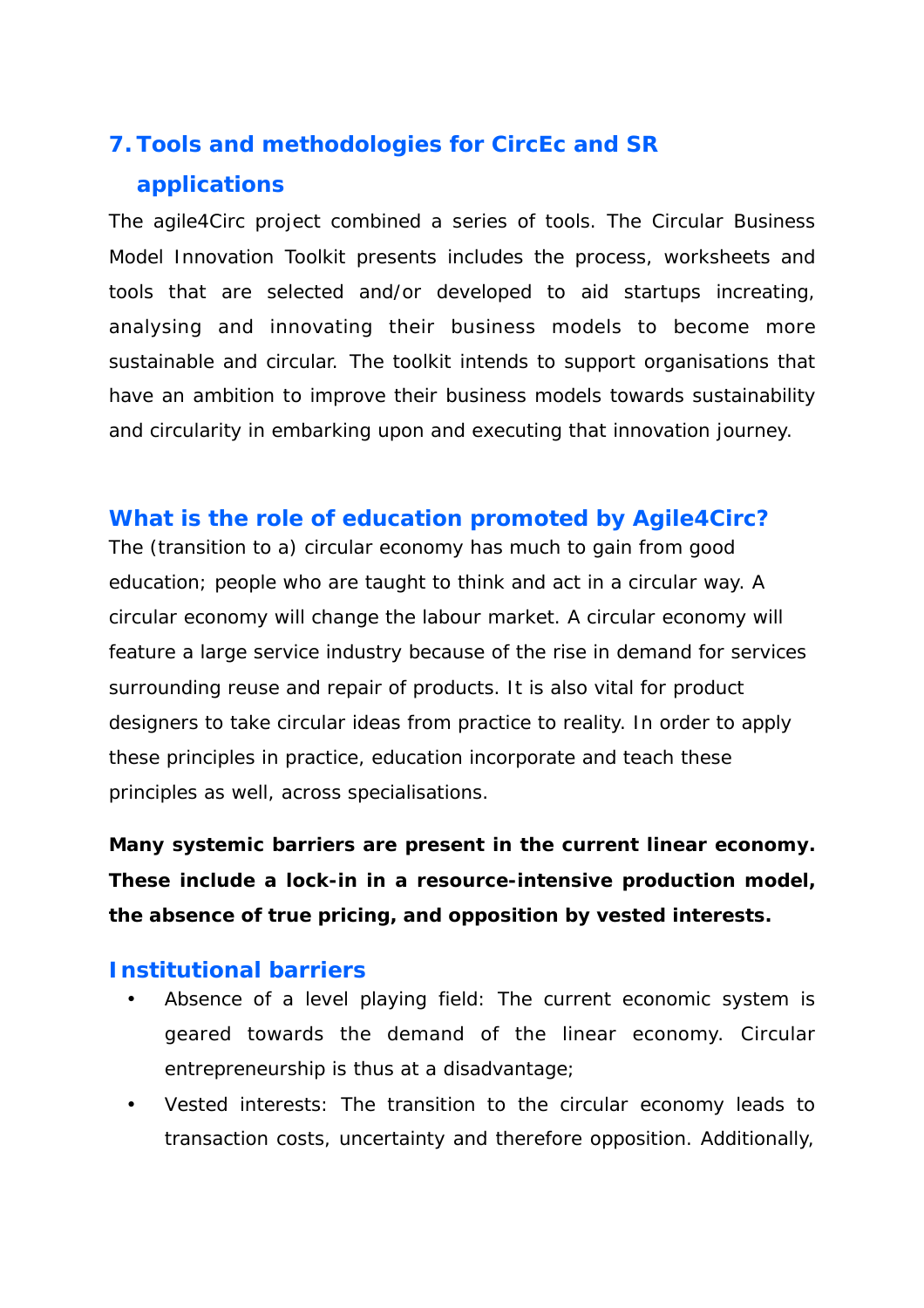new, circular business models (e.g., the sharing economy) may clash with current rules, regulations and agreements on labor conditions;

- *Focus on traditional value chain*: To close loops new alliances outside traditional value chains are necessary;
- *Short term perspective*: Many companies have, for a wide variety of reasons, a short term perspective;
- *GDP limited as an index*: GDP does not take into account costs for society (externalities). Potential for social welfare are therefore underappreciated;
- *Limitations on annual reporting*: Traditional annual reports and profit and loss statements only cover a portion of sociale value. *Integrated Reporting*, as well as environmental and social profit and loss accounts complement this.

*Sociaal-economische Raad (SER), 2016p27; Raad voor de Leefomgeving en Infrastructuur. 2015, p75.*

### **Economic barriers**

- *Price ratio virgin v. secundary resources*: Prices of raw materials are fickle. At low prices alternative, secundary resources (of good quality) are not competitive;
- *Absence of true pricing (externalities)*: By not incorporating social and environmental costs in prices economic decisions are based on incorrect market signals;
- *Limitations on circular business models*: Circular business models are more difficult to develop, for instance because financing is more difficult to obtain; What are barriers in circular business models and supply chains?
- *Upfront investments*: Circular business models sometimes require upfront investments, while returns are uncertain or spread out over a longer period. Costs and benefits are often unequally spread over the supply chain due to market power; How do financial risk and return change?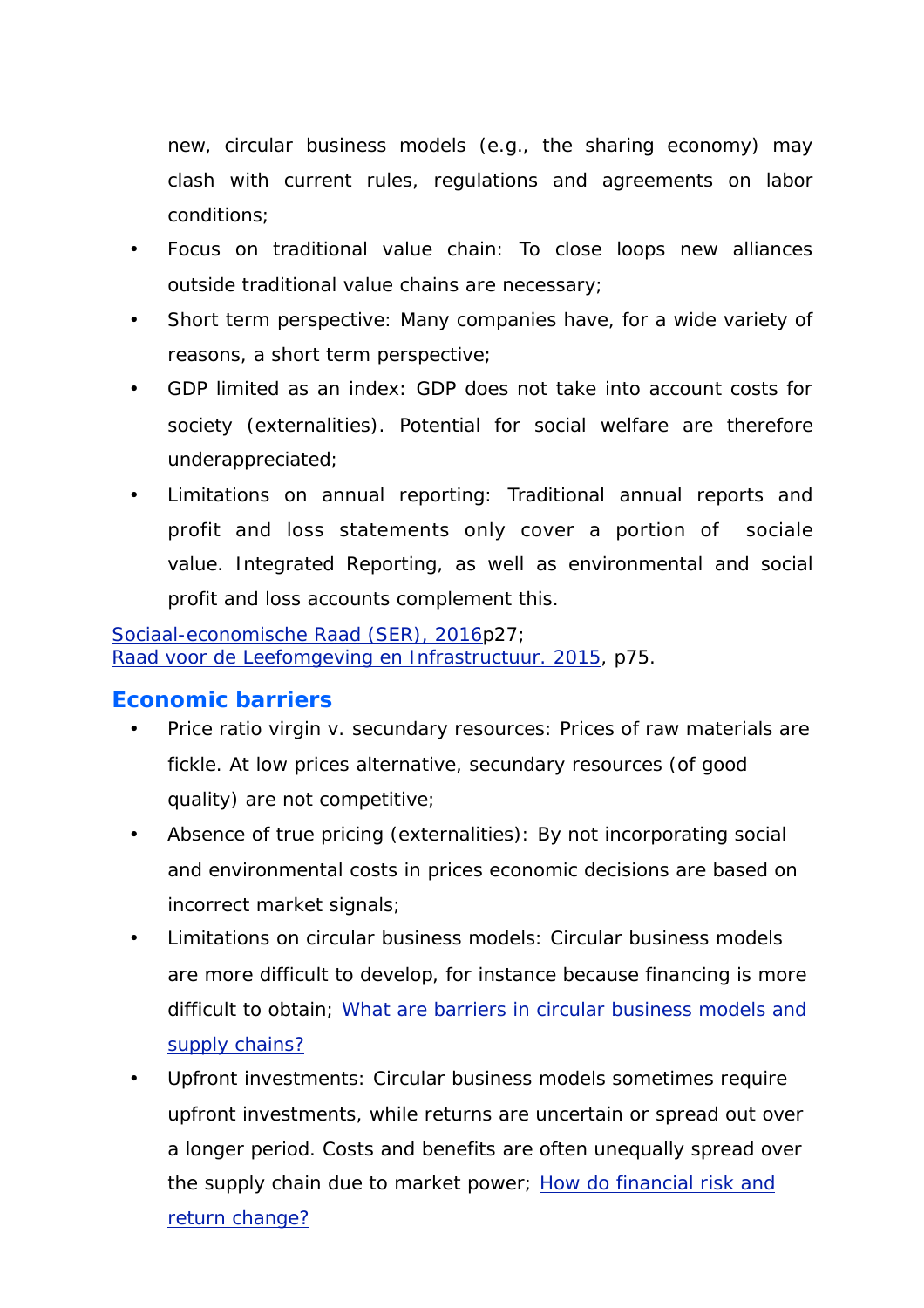- *Insufficient market demand:* The demand for circular propositions is still limited, hindering the business case;
- *Insufficient qualified personnel:* In a growing economy shortages may arise in certain professions needed for a circular economy, for instance professionals with technical or ICT knowledge;
- *Complexity business processes:* In circular business relations are closer and more intense, both inside a company as with external parties.

## *Sociaal-economische Raad (SER). 2016p27; Raad voor de Leefomgeving en Infrastructuur. 2015. p75.*

## Lock-in to resource-intensive nfrastructure

The traditional development model is driven by heavy industrial growth and resource-intensive infrastructure. The physical infrastructure of international production, consumption and trade is highly dependent on fossil fuels and geared to once-through manufacturing models.

#### *Preston. 2012. p15.*

### **Externalities and true pricing**

For the market to respond effectively, subsidies that encourage excessive use of resources will need to be removed and all 'externalities' should be incorporated into the price of resources and energy. China, for example, is introducing a range of measures on resource pricing under its 12th Five-Year Plan. But experience from environmental policy-making over decades suggests that regulations with deep systemic impacts - notably carbon pricing - can be frustrated and weakened by special interest groups.

*Preston. 2012. p14; Ellen MacArthur Foundation. 2015a. pB; European Commission. 2014. p. 11-14; Aldersgate Group. 2012. p.13-14; Kok. Wurpel.* & *Ten Wolde. 2013. p39-40;*